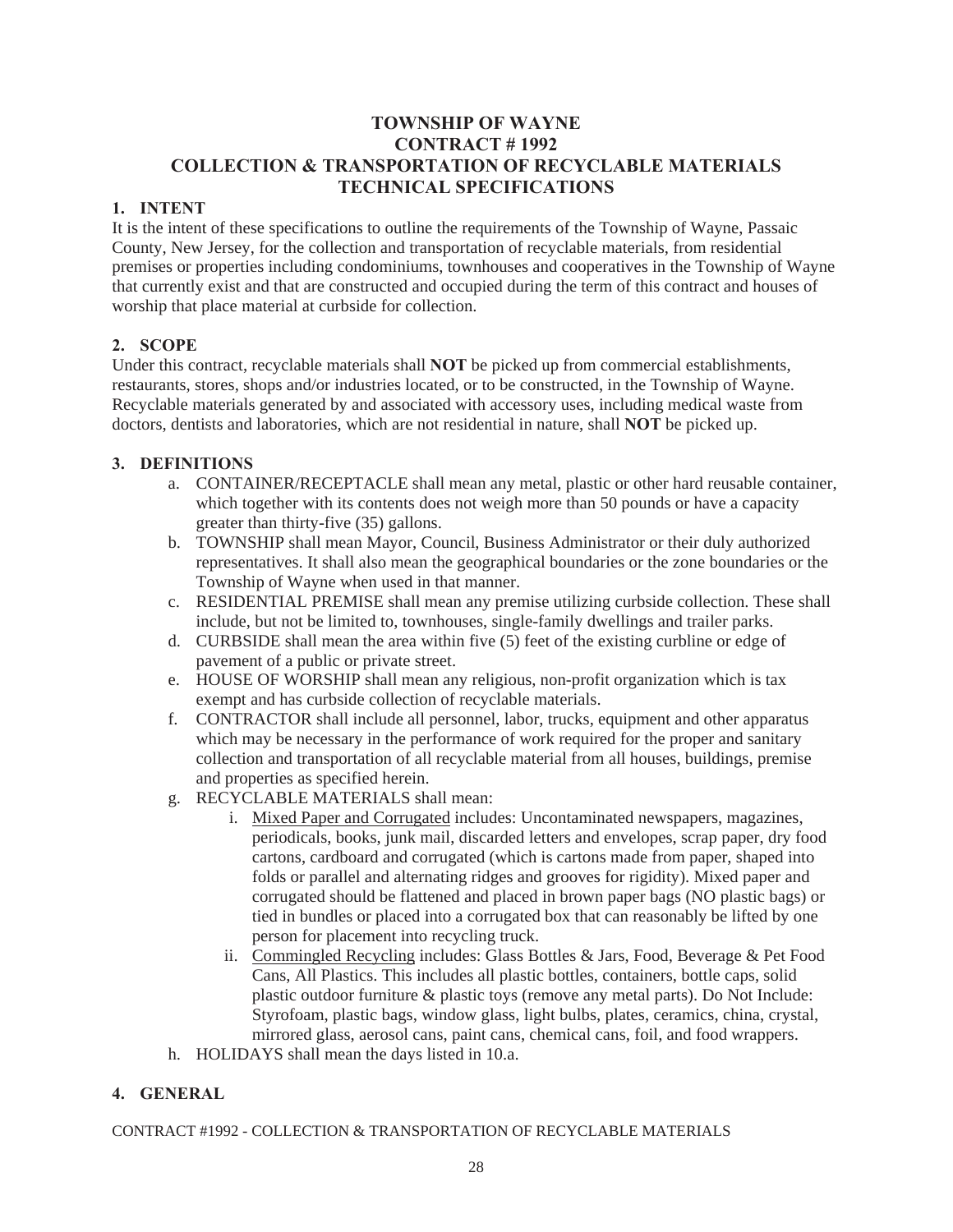- a. The contractor shall have a competent person in attendance, daily, except Sundays, and available by phone from 7:00 A.M. until 4:30 P.M., to receive and transmit to field operators of the collection service, complaints, notices and directions from the Township and to insure that such complaints, notices and directions receive prompt, proper and courteous attention.
- b. All work shall be performed in a proper, workmanlike manner.
- c. The contractor shall provide an inspector or supervisor to be in the Township to keep in touch with field operatives of the Township at all times, to see that all work complies with the requirements set forth herein or any future requirements, to investigate any complaints that may be received and to see to it that they are settled properly and immediately.
- d. PAYMENTS: The Township shall pay to the contractor the contract amount in equal monthly installments.
- **5. PACKER/REAR LOADING TYPE TRUCKS** shall be used for the collection of mixed paper/corrugated and commingled recyclable material.
	- a. Some areas of Wayne Township have restricted access due to undersized train trestles and any other reasons, in particular the "Hoffman Grove" community off of Meadow Road. Full size packer trucks cannot get into these areas. Appropriate size trucks must be used wherever packer trucks cannot gain access.
	- b. DEDICATION OF VEHICLES: Separate trucks must be assigned for each route for each recyclable material i.e., one truck for mixed paper/corrugated and one truck for commingled recyclables for each route. All trucks must start work at 6:00 a.m. and remain on the job until route is completed.
	- c. Use of wrong type of collection truck or insufficient number of trucks shall be subject to a \$1,000.00 fine per day per violation per route.

#### **6. METHOD OF AWARD**

a. The Township hereby reserves the right, within its sole discretion, to award this contract for a period of three (3) years with the option to extend for two additional years, at the same price, upon mutual agreement of The Township and the lowest responsive and responsible bidder.

#### 7. **RESPONSIBILITY**

- a. It is the intent of the Township to provide a neat, courteous and obliging collection service for its residents. To this end, neither the contractor, contractor's agents nor employees shall solicit, or be permitted to solicit, gratuities of any kind for, or during the performance of any work. The contractor, contractor's agents and employees shall be polite and courteous at all times to the residents and shall give them, within reason, the benefit of the doubt in all disputes.
- b. MISSED PICK-UPS: In the event of a missed pick-up, the contractor shall provide for collection on later than 12:00 P.M. on the following day.
	- i. Failure to comply may subject the contractor to a \$1,000.00 fine per day.
	- ii. If recycling containers are destroyed by the contractor's work force due to negligence, or removed by mistake, the contractor shall, at his/her own expense have them replaced with new ones which are equally as good as the originals.
- c. The contractor shall be liable for any and all damages to any buildings or property or for the loss of any nature, whatsoever, sustained by an individual as the result of any act of omission or commission on the part of the contractor, his agents or employees. The Township shall be the sole judge of the reasonableness of all claims submitted and its decision shall be final and binding upon the contractor.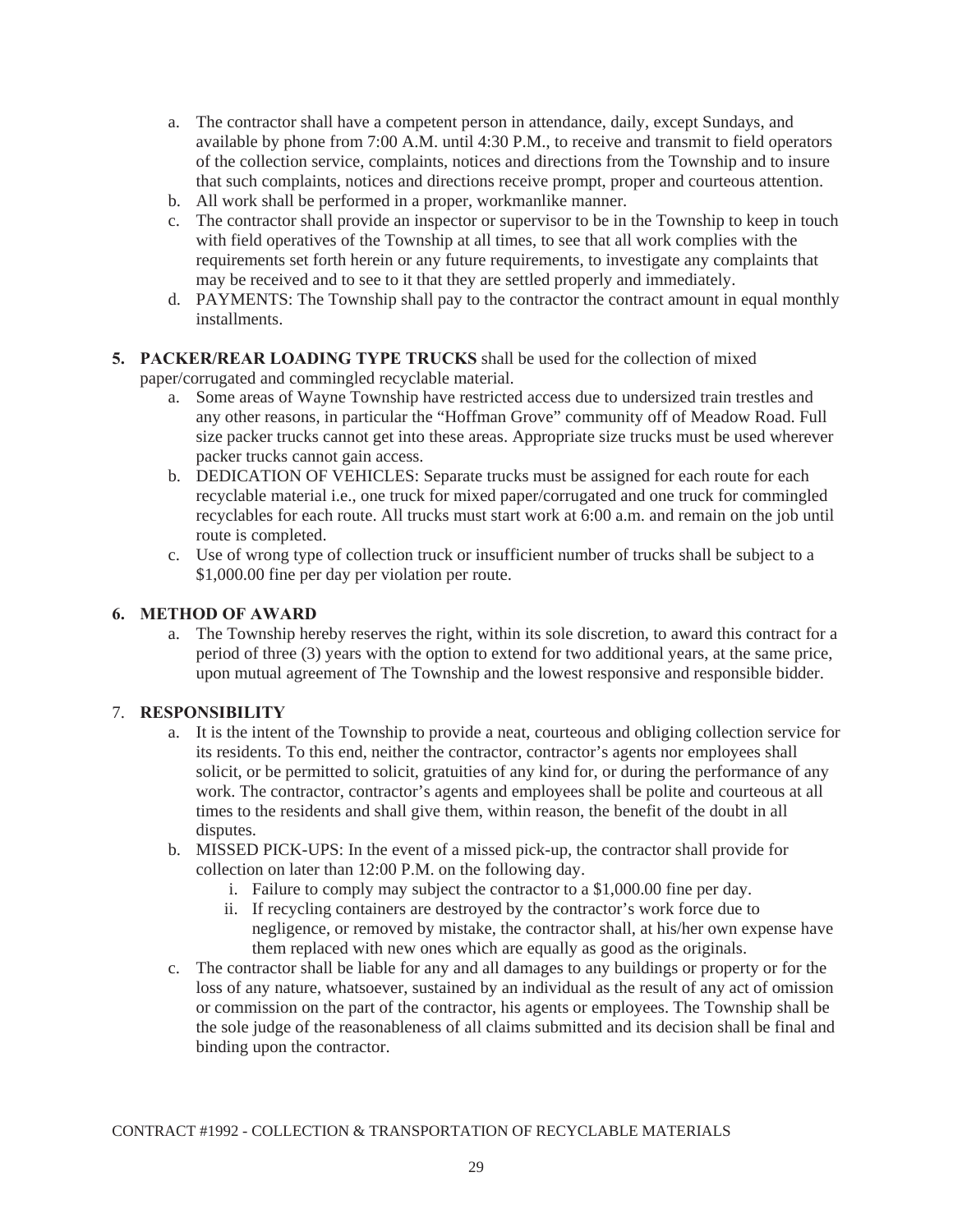- d. If the contractor fails to satisfactorily settle a claim within five (5) days after being notified by the Township that the claim is just, the Township may pay the claim and deduct the amount thereof from the next payment due said contractor.
- e. Scavenging recyclable materials by the contractor's employees shall not be permitted and is prohibited by Chapter 141 of the Code of the Township of Wayne.
- f. Any and all recyclable materials spilled on sidewalks, streets, driveways or lawn areas must be gathered up by the collector at the time of the occurrence. All trucks must carry a broom and shovel.
- g. The contractor shall not solicit additional compensation for any services required under this contract with the Township.
- h. Where any questions arise as to the contractor's responsibility under this contract, the Director of Public Works or her designee shall have the right to interpret the specifications. Such interpretation shall be binding on both the contractor and the Township.

## **8. INTERRUPTION OF SERVICE**

- a. Performance of this contract as specified herein, shall be provided without interruption.
- b. In the event that services to be performed by the contractor should be interrupted by reason of a strike by said contractor's employees or for any reason, and as a result of said interruption and the Township must remove the recyclable materials, a rebate for such services shall be made by the contractor for expenses incurred by the Township.

## **9. TOWNSHIP POWERS**

- a. The contractor shall in the performance of this contract be acting as an independent contractor.
- b. The contractor recognizes and acknowledges that the proposed agreement is not intended, and shall not be construed as, a delegation of police or other powers of the Township. The Township reserves the right, authority and discretion, notwithstanding any provision herein, to adopt all rules and regulations with respect to the collection and transportation of residential recyclables.
- c. TERMINATION OF CONTRACT:
	- i. Change of Circumstances: Where circumstances and/or the needs of the Township significantly change, or the contract is otherwise deemed no longer to be in the public interest, the Director of Purchasing or his designee may, by resolution of the Governing Body, terminate a contract entered into as a result of this bid, upon no less than thirty (30) day notice to the vendor and an opportunity to respond.
	- ii. For Cause: The Director of Public Works or her designee may, by resolution of the Governing Body, in the following circumstances, notify the non-complying vendor that the contract may be rescinded and the Township may purchase goods and/or services through another source and charge the defaulting vendor the difference in price, if any:
	- iii. Refusal of a non-conforming vendor to bring goods or services into compliance;
	- iv. Refusal of a vendor to answer inquiries/complaints from the Department of Public Works within ten (10) days;
	- v. Rejection of goods.
- d. The Director of Purchasing may, upon continued or willful failure to perform, suspend or debar the vendor from future bids.

## **10. GENERAL SPECIFICATIONS: COLLECTION AND TRANSPORTATION OF RECYCLABLE MATERIALS**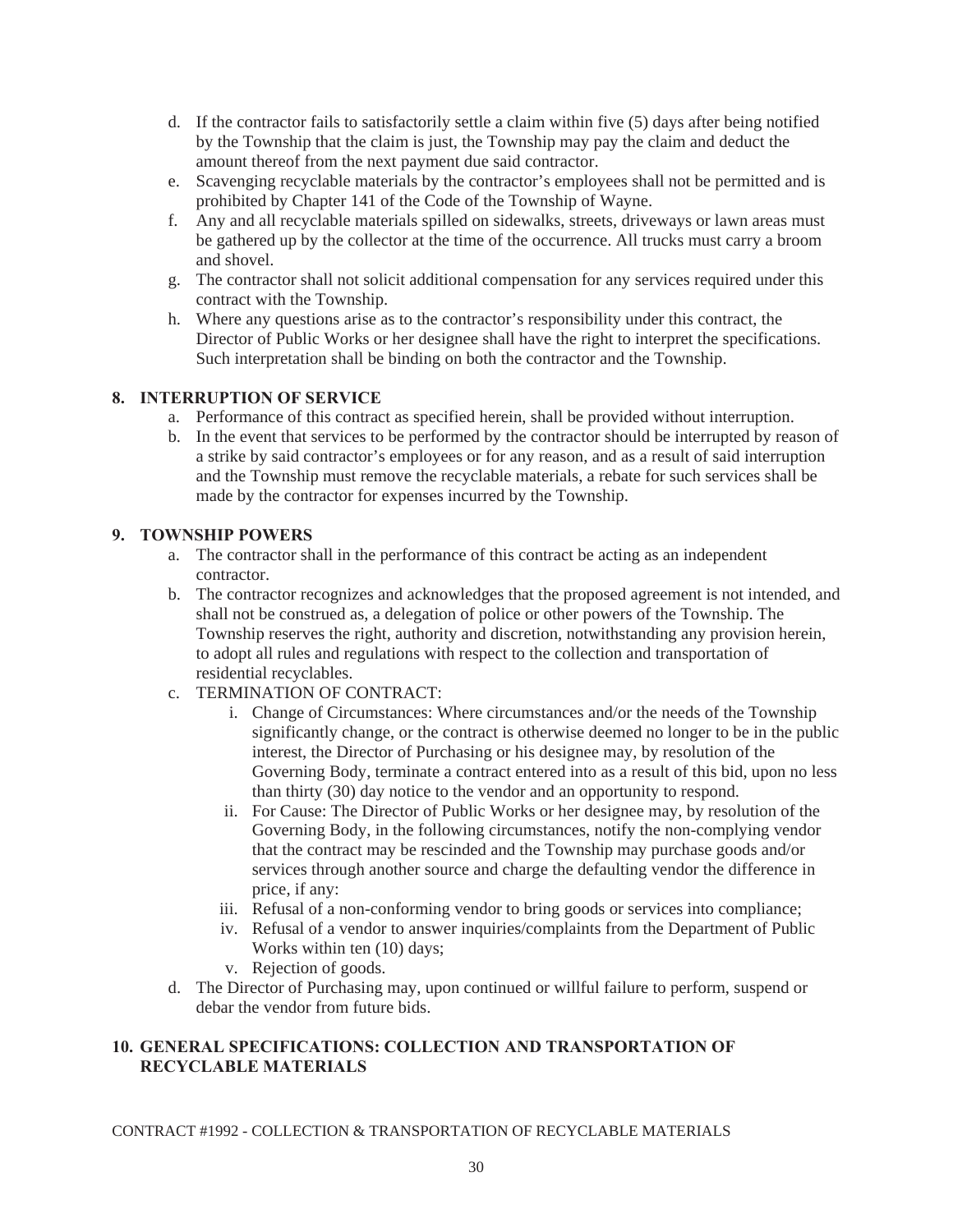Route plan and days of collection of recyclables shall be provided to the contractor by the Township within ten (10) days after the award of a contract by the governing body, and before actual collection service begins. (Attached is the current "2015 Public Works Bulletin" with collection schedule for the Township's sixteen (16) routes). "2015 Public Works Bulletin" available online at: http://www.waynetownship.com/bi-yearly-schedule-download.html "Recycling Zone Map" available online at http://www.waynetownship.com/2014-01-29-13-52-24.html

a. Recycling routes are collected every other week on the following schedules:

| <b>WEEK1</b> |                 | <b>WEEK2</b> |                 |
|--------------|-----------------|--------------|-----------------|
| Monday:      | Route 1         | Monday:      | Routes $6 & 15$ |
| Tuesday:     | Routes $2 & 11$ | Tuesday:     | Routes $7 & 16$ |
| Wednesday:   | Routes $3 & 12$ | Wednesday:   | Route 8         |
| Thursday:    | Routes $4 & 13$ | Thursday:    | Route 9         |
| Friday:      | Routes $5 & 14$ | Friday:      | Route 10        |

- b. The contractor shall not collect recyclable materials which are contaminated with miscellaneous garbage or materials other than those specified herein. The contractor shall immediately notify the Township of any and all addresses that are in noncompliance.
- c. **THE CONTRACTOR MAY BE SUBJECT TO A MAXIMUM PENALTY OF \$1,000.00 PER VIOLATION SHOULD THIS ARTICLE BE VIOLATED.**
- d. There shall be no collection of recyclables on the following Township Holidays. The Township reserves the right to add or delete from this list.

```
New Year's Day 
Memorial Day 
Independence Day 
Labor Day 
Thanksgiving Day 
Christmas Day
```
- e. Alternate collection dates for these Holidays shall be provided within three (3) days of the Holiday. Dates shall be agreed upon by the Township. Cost for this service shall be included in the per month bid price. The alternate collection dates for remainder of 2015 have already been established and published in the attached "2015 Public Works Bulletin".
- f. The contractor shall deliver all mixed papers/corrugated to the market designated by the Township. Said market shall be within a twenty (20) mile radius of the perimeter of the Township.
- g. The contractor shall deliver, all commingled recyclable materials to a market designated by the Township. Said market shall be within a twenty (20) mile radius of the perimeter of the Township.
- h. THE CONTRACTOR MAY BE SUBJECT TO A MAXIMUM PENALTY OF \$1,000.00 PER VIOLATION SHOULD THIS ARTICLE BE VIOLATED.
- i. The Township shall be responsible for any processing costs and/or shall receive any proceeds from the sale of any recyclable materials.
- j. The Township of Wayne reserves the right to increase or decrease the type of recyclable materials to be collected by the successful bidder. Said increase/decrease shall be determined by the Township's ability to market said materials. Any contract costs that may be affected by said changes may be renegotiated, if necessary, and shall be subjected to mutual agreement by both parties and approval by resolution on the Governing Body.

# **11. RESIDENTIAL COLLECTION AND TRANSPORTATION SERVICE**

a. SCHEDULE: Collection and transportation of all recyclable materials shall be provided every other week for each route, based on a five (5) day week schedule, excluding Saturdays and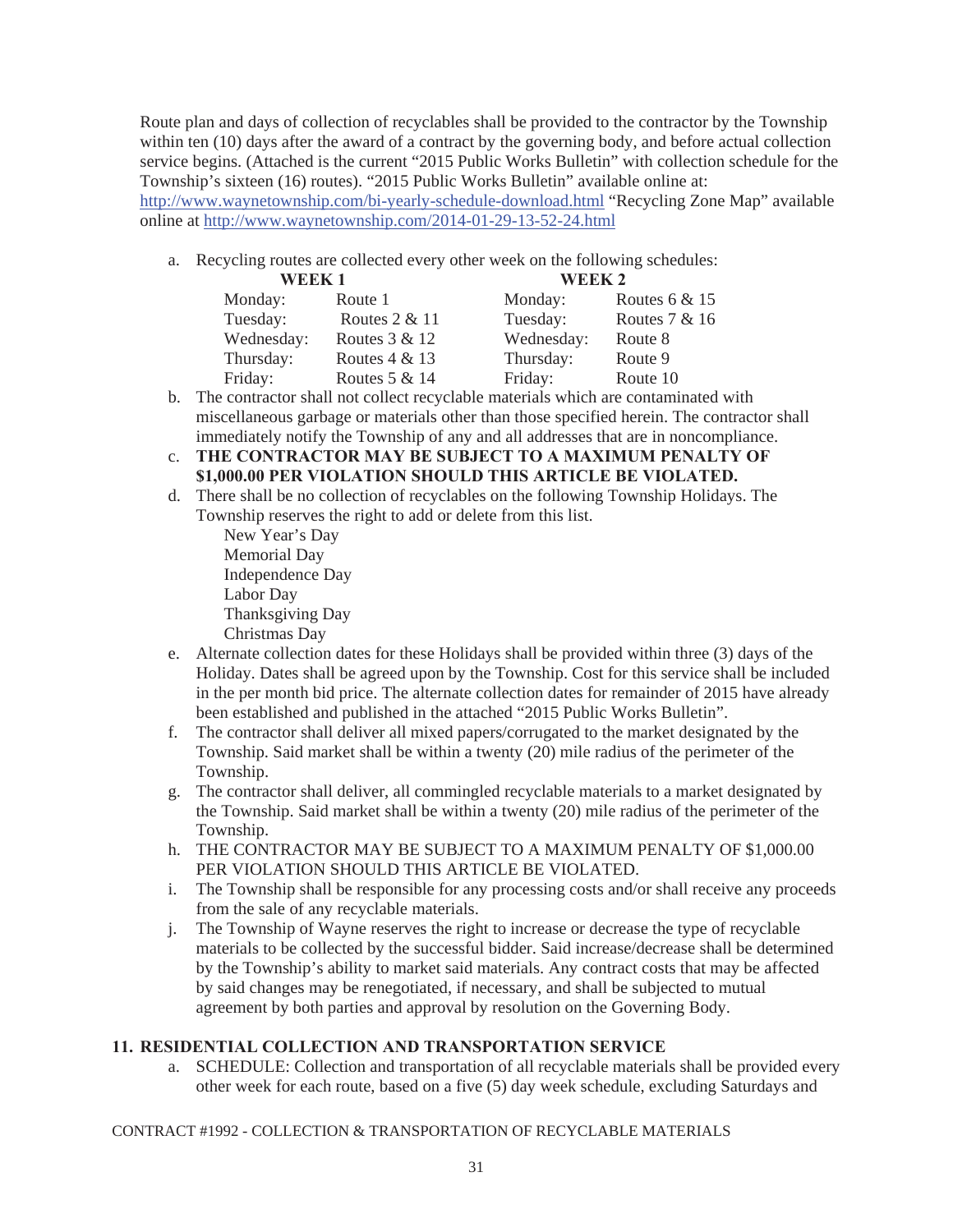Sundays. Collection shall be made between the hours of 6:00 A.M. and 4:00 P.M. with the exception of roads owned by Passaic County; on these roads collection shall be between the hours 9:00 A.M. and 3:00 P.M. Any violation of this section shall be subject to a \$1,000.00 fine per day, per collection truck.

| Passaic County Roads in Wayne Township |                                |  |  |  |
|----------------------------------------|--------------------------------|--|--|--|
| Alps Road                              | Mountain View Blvd.            |  |  |  |
| Berdan Avenue                          | <b>Newark Pompton Turnpike</b> |  |  |  |
| Black Oak Ridge Road                   | Oldham Road                    |  |  |  |
| Central Avenue                         | Parish Drive                   |  |  |  |
| Church Lane                            | Pompton Road                   |  |  |  |
| Colfax Road                            | Pompton Plains Cross Road      |  |  |  |
| Dawes Highway                          | Preakness Avenue               |  |  |  |
| Fairfield Road                         | Ratzer Road                    |  |  |  |
| French Hill Road                       | Reinhardt Road                 |  |  |  |
| Greenwood Avenue                       | Riverview Drive                |  |  |  |
| Hamburg Turnpike                       | <b>Terhune Drive</b>           |  |  |  |
| <b>Holy Cross Way</b>                  | <b>Totowa Road</b>             |  |  |  |
| Jackson Avenue                         | <b>Valley Road</b>             |  |  |  |
| Lakeside Avenue                        |                                |  |  |  |
| Maple Avenue                           |                                |  |  |  |

- b. COLLECTION: All collections shall be made from the sidewalk, curb or roadside in front of residential dwelling or houses of worship, whether or not roadway is deemed public or private.
- c. Empty containers shall be replaced in their proper position where found in front of dwelling in an upright position so as not to block walkways, driveways or streets. The contractor shall reimburse the homeowner for loss and/or damage to containers as the result of negligent handling. Throwing of containers is prohibited and may result in a \$1,000.00 penalty per day, per incident.

#### **12. CONTACT**

a. All questions regarding the required forms for this shall be directed, in writing, to:

 Eileen Kuca Specifications Writer – Purchasing Department 475 Valley Road Wayne, NJ 07470 kucae@waynetownship.com